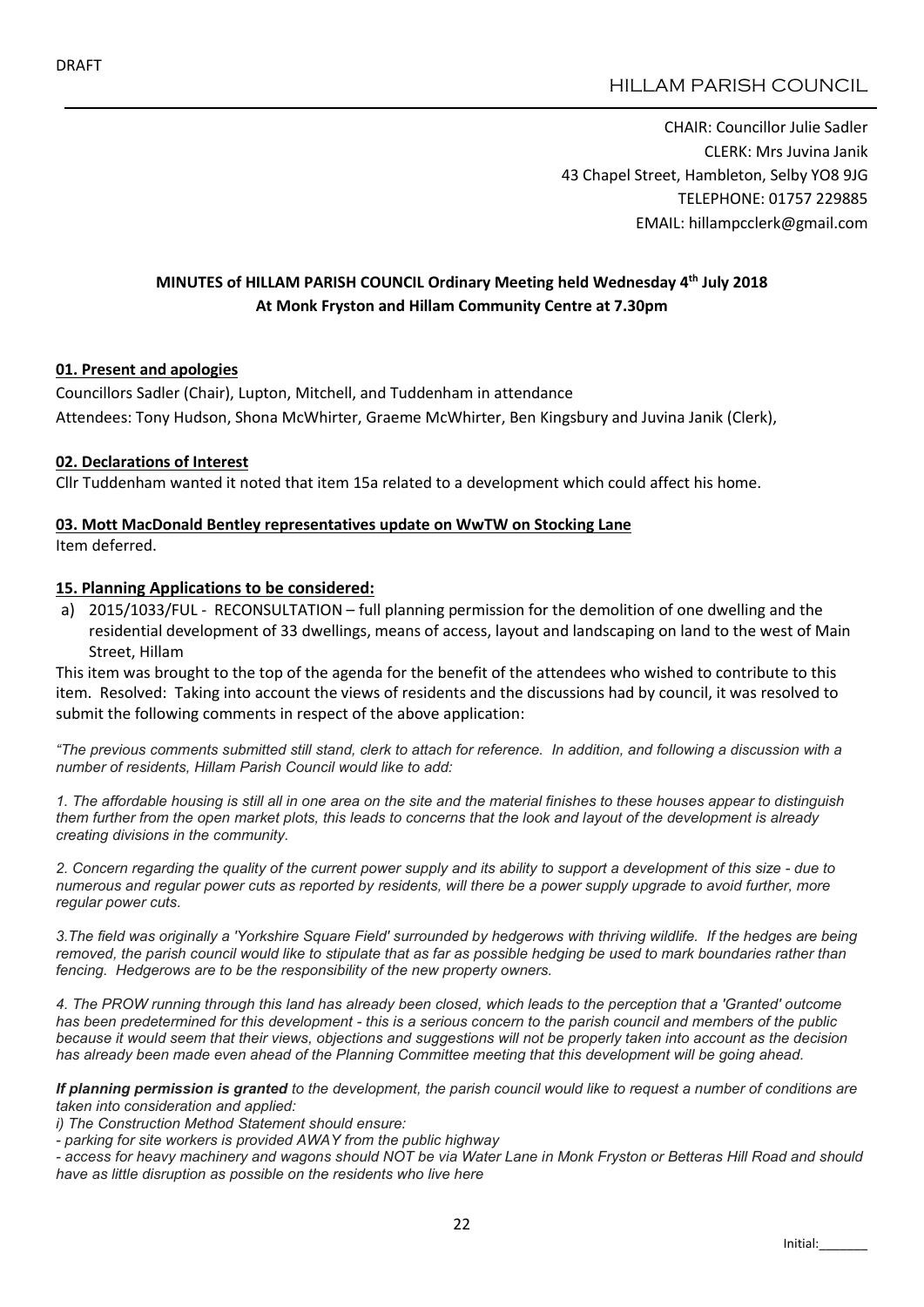#### DRAFT

*- arrival/departure of site vehicles should always avoid the primary school drop off/pick up time as this area is extremely busy at those times already with cars and many pedestrians*

*- effective measures should be taken to reduce the disruption to residents through noise, dust and mud on the roads. Hours of activity on the site should be limited appropriately and there should be no activity on weekends.*

*ii) The access roads used by site vehicles are to be restored to a good condition by the developer to NYCC Highways standard once construction is completed - the increased heavy traffic on the lanes in the village will have a serious detrimental effect on their condition*

*iii) Hillam currently has numerous maintenance issues that need funding, with corporate responsibility in mind and the disruption that this major development will cause, could the developers consider the possibility of funding one of these projects."*

### 08. Update on planters and further action to be taken

This item was brought forward to allow attendees to give their opinions on the plans for the village entrances. Raising the height level of the name sign so the new planting does not obscure it was discussed but this was dismissed as there is no room to move the sign up and also the new bedding area is larger so the plants will not need to be planted directly under the sign as with the old planter. Resolved: Cllr Sadler will gather a group of volunteers to carry out the cleaning of the stone planters and request the design contact create a working drawing of the new sign for the sign-makers.

#### 04. To approve and sign the minutes for Parish Council Meeting  $6<sup>th</sup>$  JUNE 2018

Resolved: The minutes were approved by council and signed by Councillor Sadler as a true record.

### 05. Monthly Finance Report

a) Resolved: Council approved the JUNE 2018 financial summary and bank reconciliation

|         | Cashbook<br><b>Opening Balances</b>         | Receipts |          | <b>CASHBOOK</b>   | <b>BANK</b>      |  |
|---------|---------------------------------------------|----------|----------|-------------------|------------------|--|
|         |                                             |          | Payments | Closing           | <b>STATEMENT</b> |  |
|         | 24 MAY 2018:                                |          |          | Balance at        | Balance at       |  |
|         |                                             |          |          | <b>22 JUNE 18</b> | 22 JUNE 2018     |  |
| Reserve | £5216.12                                    | 2.60     |          | £5218.72          | £5218.72         |  |
| Account |                                             |          |          |                   |                  |  |
| Current | £12,367.37                                  |          | £769.98  | £11,597.39        | £11,597.39       |  |
| Account |                                             |          |          |                   |                  |  |
|         | The statement reconciles with the cash book |          |          |                   |                  |  |
|         |                                             |          |          |                   |                  |  |

#### b) Agree and approve JULY payments

| Cheque           | Payee                 | <b>Details</b>                                                                                                 | <b>TOTAL COST</b> | VAT: To<br><b>Reclaim</b> |
|------------------|-----------------------|----------------------------------------------------------------------------------------------------------------|-------------------|---------------------------|
| 637 Juvina Janik |                       | Clerk Salary JUN 2018                                                                                          |                   |                           |
|                  | 638 TP Jones & Co LLP | April-June 2018 Payroll admin E                                                                                | 45.90             | 7.65                      |
| 639 MFHCC        |                       | <b>HALL RENT MAY/JUNE</b>                                                                                      | 40.00             |                           |
|                  |                       | 640 S.G.PARKIN LANDSCALIN 1945: grass cutting all area £                                                       | 370.00            |                           |
|                  |                       | <b>TOTAL JULY SPENDE E</b>                                                                                     | 693.10            | 7.65                      |
|                  |                       | TOTAL 2018-19 ANNUAL SPEND E                                                                                   | 4,160.28          | 120.69                    |
|                  |                       |                                                                                                                |                   |                           |
|                  |                       | Resolved: Cheques 639 and 640 were added on to the payments list as invoices arrived after documents were sent |                   |                           |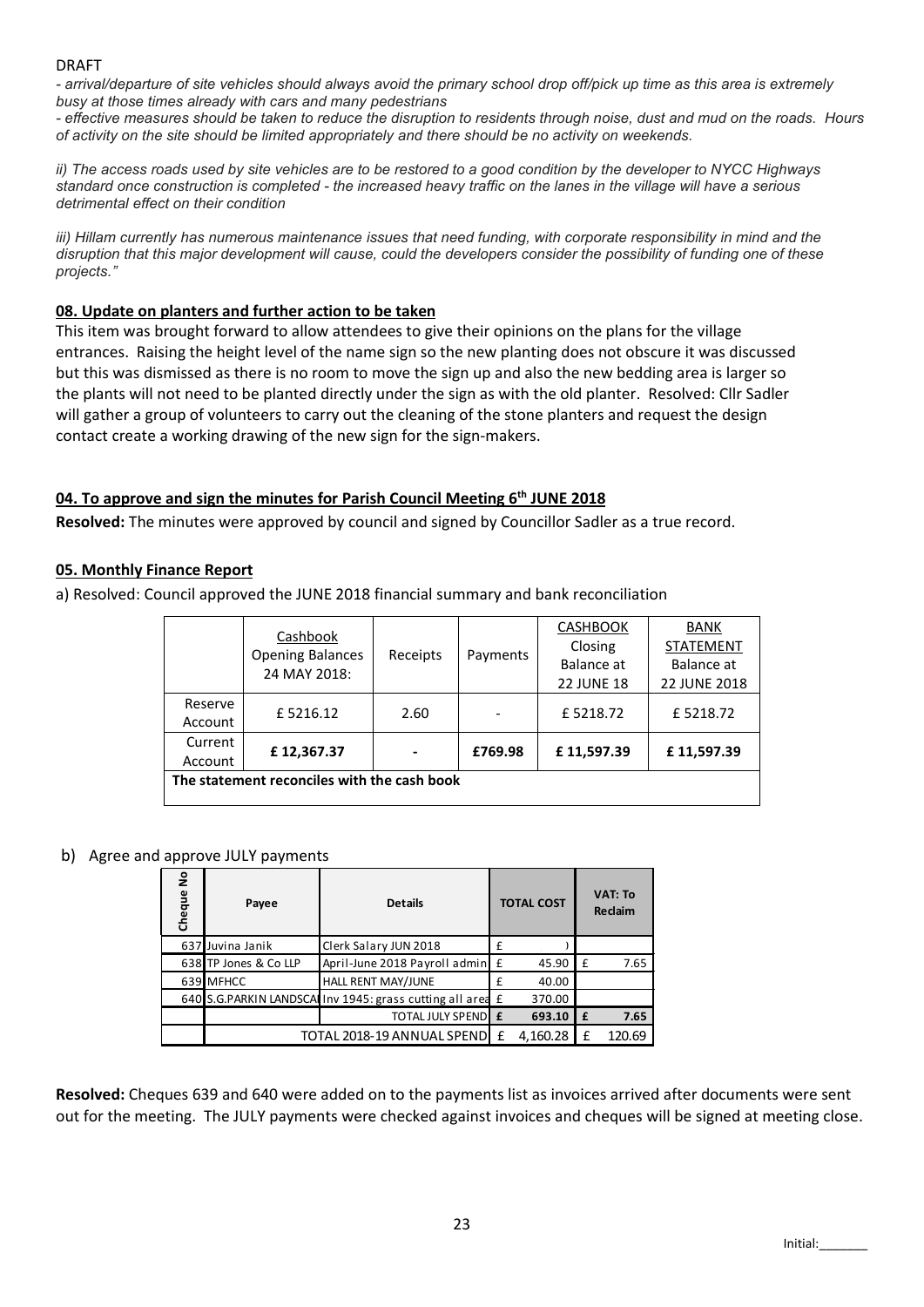# DRAFT

# 06. To discuss possible application for funds from Locality Budget/Environmental Budget

Resolved: A number of options were discussed but it was decided that the project that funding would be applied for would be the continuation of the footpath on Chapel Street from where it currently ceases to the Stocking Lane junction.

### 07. Discuss grant offer from Yorkshire Water

Yorkshire Water have pledged £200 towards a village project which council feel is not enough. Resolved: Clerk is to request more money, £1000, which can be put towards the path project mentioned in item 6 above.

### 09. Update on Electricity Supplier Quotes

Resolved: After discussing the quotes and options from a number of providers it was unanimously agreed that the 3 year contract option from Npower was the most feasible, due to the reliability of the supply in the past and the fixed price.

### 10. Invitation to YLCA Annual Meeting

Resolved: No councillors available to attend.

### 11. To discuss resident's concerns regarding low flying aircraft

Resolved: A letter from the PC would be sent to the Aeroclub to request that they remind their members to avoid flying over the villages.

#### 12. To nominate Hillam PC representative for MFEF

Resolved: Cllr Sadler will continue as the parish council representative for Monk Fryston Education Foundation

#### 13. To discuss arrangements of and agenda items for the Monk Fryston Liaison meeting

Resolved: Clerk to contact Monk Fryston Clerk to request he discuss directly with Cllr Sadler to arrange a meeting for the relevant parties. Agenda items to be put forward: Planters, Flagpole, Footpath improvement on the stretch from JP Plant Hire to Betteras Hill Road, Footpath improvement to stretch of path from MF Primary School to Betteras Hill Road.

### 14. Village maintenance

a) Updates on ongoing matters

i) Stiles – damaged stile on Tom Lane, reported but not yet repaired, clerk to follow up

ii) Footpath No.4 still needs cutting back, clerk to follow up report

iii) No dog mess signs for Ring Tree area – clerk to purchase 2 of the stake style designs.

#### b) Matters to report

i) Increase in haulage traffic – Cllr Sadler to determine if it is a long term change, if it is then clerk to follow up with Highways

- ii) Speeding through village at Prospect House where the road is very narrow
- iii) Clerk to request the Broadband signs are removed

15. Planning Applications to be considered:

- a) 2015/1033/FUL DISCUSSED AT START OF MEETING
- b) 2018/0690/HPA Proposed conversion of dormer bungalow to two storey dwelling, Hillgate House, Hillam Common Lane. Resolved: No observations.
- c) Notices of decision: 2018/0511/FUL plot to the side of 1 Ashfield Villas GRANTED

### 16. Updates from Councillors from meetings, events or matters arising

a) MFEF: grant towards portable floodlights approved to Netball Club for use by all under 25 year olds attending sports clubs at Monk Fryston School

b) SDC network meeting for Clerks/Chairs attended by Cllr Sadler. Meeting addressed by Chief Exec Janet Waggott, NYCC Highways and SDC Planning Committee representatives. On the agenda were; the current organisation of